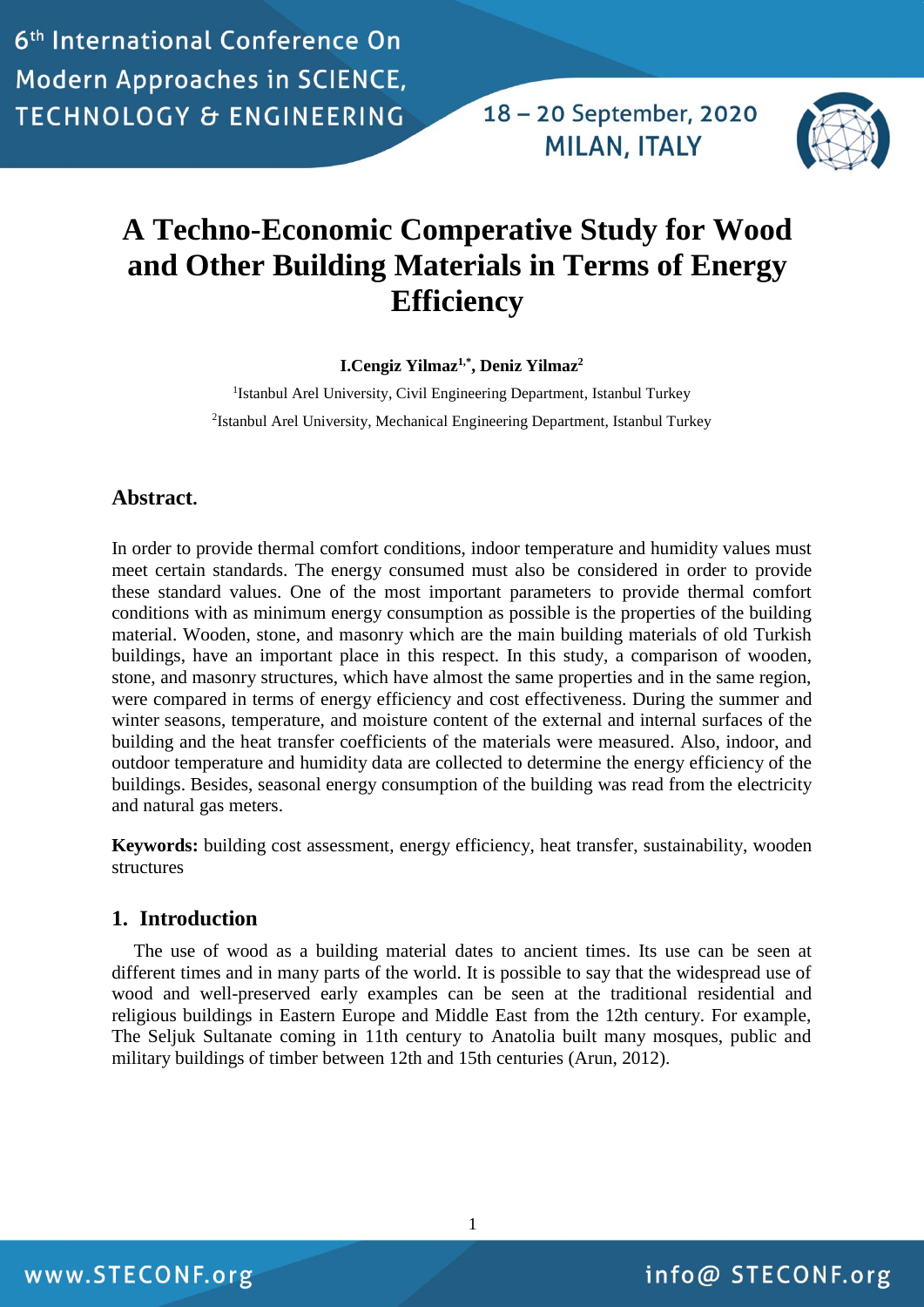18 - 20 September, 2020 **MILAN, ITALY** 



Despite the fact that wood is easily obtained from nature and can be easily applied during construction, the development process of wooden structures from early ages to today's construction systems has been slow. With the influence of the Industrial Revolution in the 19th century, the use of wood in buildings has decreased as a result of the use of new products in the building industry, especially with the widespread use of stone and brick masonry systems, and the introduction of steel and reinforced concrete construction systems.

Despite this superiority of steel and reinforced concrete in terms of fabrication wooden structures offer the healthiest environment to live in with its superior thermal and moisture insulation properties. In fact, there are many studies in literature showing the advantages of structural wood material. For example, Kuzman et al. (2013), stated that wood material will play an important role in the future in terms of energy efficient building methods due to its environmentally friendly and sustainable properties compared to traditional materials. In addition, Asdruali et al (2016), defined wooden materials are sustainable, recyclable, reusable and naturally renewable for today's environment and energy oriented building applications, moreover, its excellent strength-to-weight ratios, thermal insulating and acoustical properties make it useful for different kinds of applications in buildings. Buchanan and Levine (1999) investigated the global impact of wood as a building material by considering emissions of carbon dioxide to the atmosphere and presented that a 17% increase in wood usage in the New Zealand building industry could result in a 20% reduction in carbon emissions from the manufacture of all building materials, being a reduction of about 1,5% of New Zealand's total emissions. They also concluded that the reduction in emissions is mainly a result of using wood in place of brick and aluminium, and to a lesser extent steel and concrete, all of which require much more process energy than wood. Nassen et al. (2011), compared buildings with concrete frames and wooden frames concerning their life-time carbon dioxide emissions as well as their total material, energy and carbon dioxide costs and concluded that wooden frames are advantageous.

However, despite these superior aspects, it is possible to say that wood material is affected by some physical conditions. The hardness, humidity, specific gravity, and thermal conductivity of the wood are very important. Cellulose, which forms the basis of the wood material, is a heat-proof material. However, the conductivity of the heat may differ according to the moisture content, type and fibre direction in the wood material. Especially its moisture and temperature directly affect the mechanical properties of wood. In his study, Fojtik (2018) analyzed how seasonally outdoor temperature and humidity values affect the moisture content of wood material in 17 historical and modern bridges and stated that this change affects the mechanical properties of the material. In many studies like this, it has been stated that the moisture and temperature conditions of the wood changes the mechanical properties of the material. [(Kretschmann, 2010);(Ramage et al., 2017); (Zhou et al. 2015); (Hernandez et al. 2014); (Ozyhar et al., 2012); (Glass et al., 2010) etc.].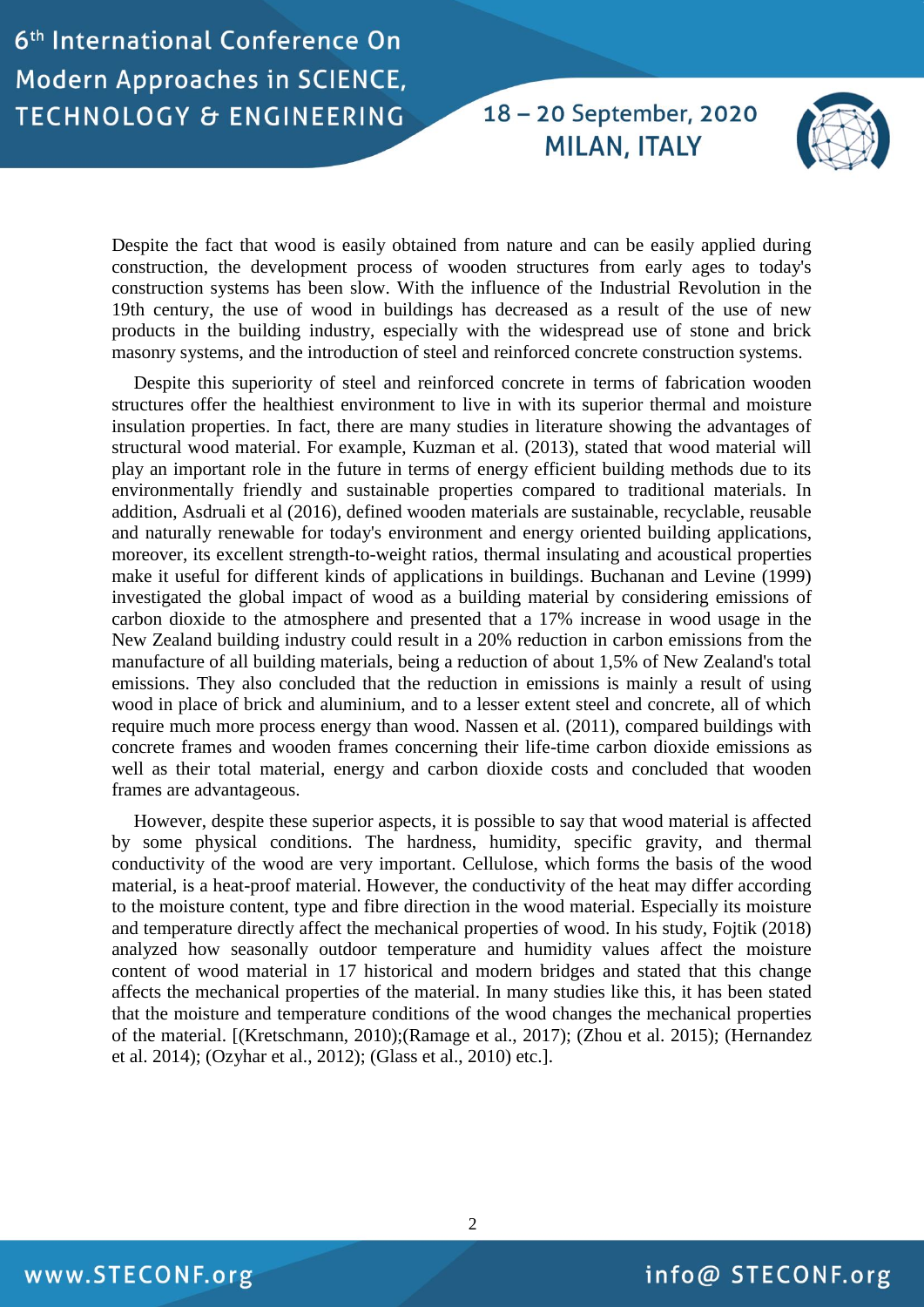### 18 - 20 September, 2020 **MILAN, ITALY**



In this study, historical buildings made of three different traditional building materials were selected for measurements. Detailed research has been done about the buildings and the buildings in the same area have been selected to have similar microclimate effects. It was chosen as a mosque so that the buildings selected for the measurement could be of a similar nature. One of the buildings is wooden (Fig.1(a)), one is masonry (Fig.1(b)) and the other is natural stone (Fig.1(c)). The building area of the wooden building is  $120m^2$ , the building area of the reinforced concrete building is  $241m^2$ , and the building area of the stone building is  $273m^2$ .





#### **2. Materials and Methods**

Measurements were taken every two weeks during the summer and winter seasons. The temperature and humidity values of the external and internal surfaces of the building were measured with hand-held measuring instruments that do not damage the building since it is a historical building. Outdoor and indoor environment temperature and relative humidity were measured and recorded with data loggers. For surface moisture measurements, Testo 616 surface moisture device was used (Fig.2 (a)). The heat transfer coefficients of the materials were also measured with Testo 635-2 (Fig.2 (b)). The Testo 174-H datalogger was used to record indoor temperature and relative humidity. NTC sensor sensitivity is  $\pm$  0.5C, humidity measurement accuracy is  $\pm$  3% RH (Fig.2 (c)). Also, to determine the energy efficiency of the buildings, seasonal energy consumption was read from the electricity and natural gas meters.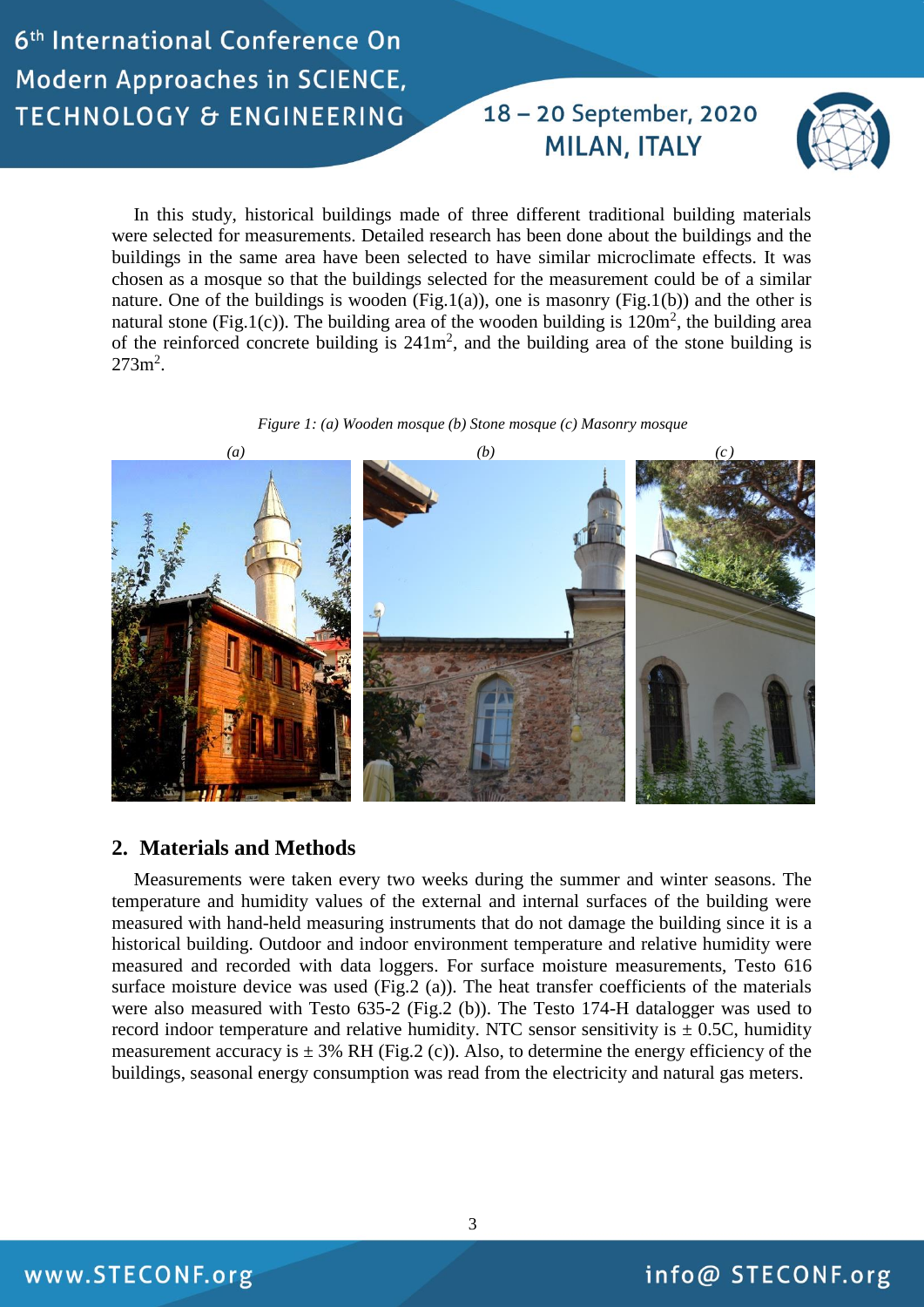## 18 - 20 September, 2020 **MILAN, ITALY**



*Figure 2: In-Situ measurements. (a) (b) (c)* 

#### **3. Results**

When the data obtained are examined, the sample graphs explaining the general case are given in Figures 3 and 4 by taking a 50-hour period from all the measured time. Indoor temperature and indoor relative humidity values are presented in Figure 3 and Figure 4, respectively. According to these results, the effect of the outdoor temperature conditions to building made of wood material is less than that of other materials. On the other hand, masonry is heavily affected by the ambient temperature conditions. When we compare these results with the measured thermal conductivity coefficients (See Tab.1), the relationship obtained is significant. In Figure 4, it is seen that the indoor relative humidity changes with time. Due to the structural nature of the wood, the relative humidity values of the indoor environment are high than masonry and stone buildings.

*Table 1: Thermal conductivity coefficient.*

|                                                       | Wooden Building | Stone Building | Masonry Building |
|-------------------------------------------------------|-----------------|----------------|------------------|
| Thermal conductivity<br>coefficient $(Wm^{-1}K^{-1})$ | 0.145           | 0.898          | 1.027            |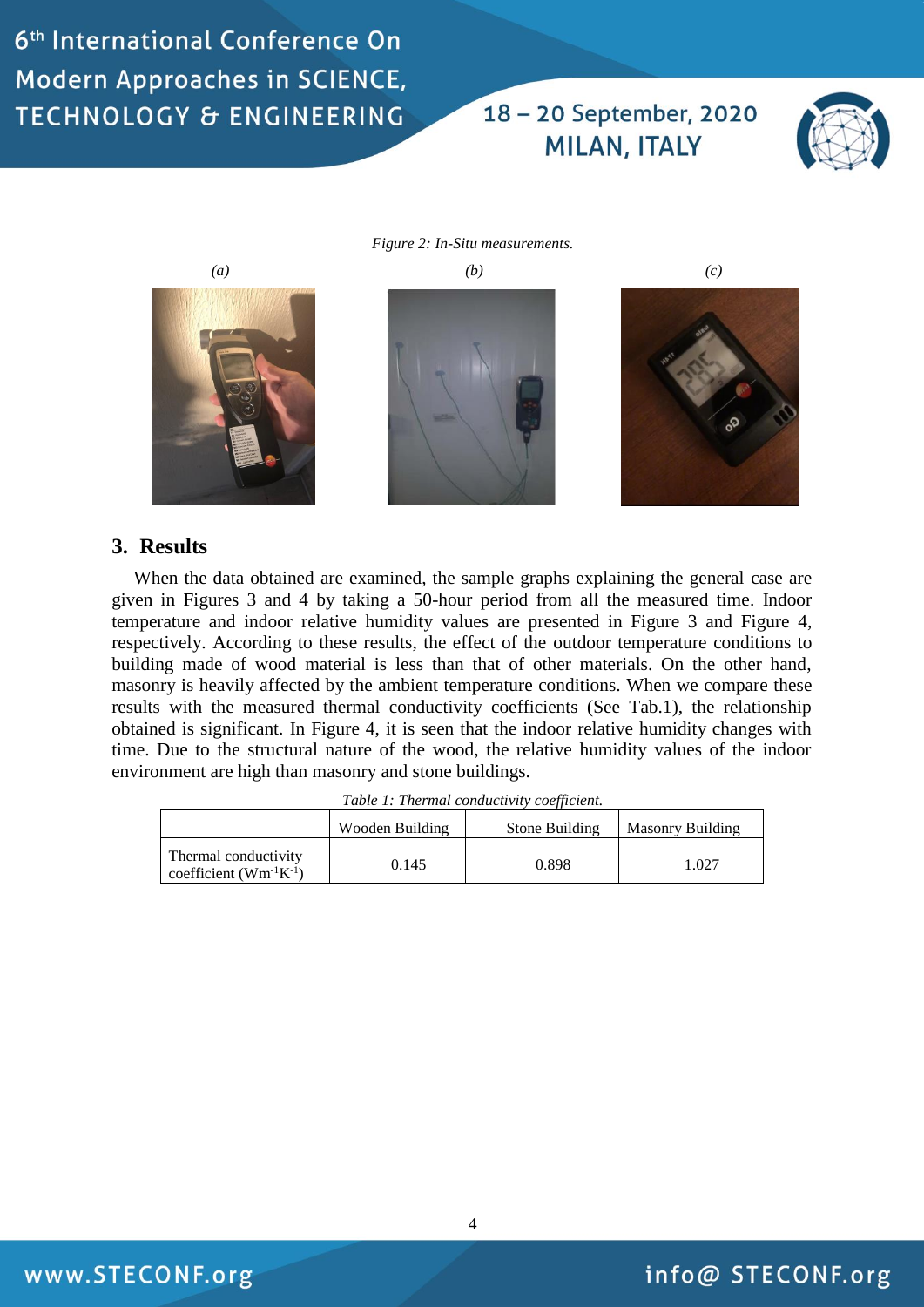## 18-20 September, 2020 **MILAN, ITALY**







*Tab. 2: Average humidity, moisture, and temperature values for sample buildings.*

|                | Average external moisture content $(\%)$  | Average internal moisture content $(\%)$   |
|----------------|-------------------------------------------|--------------------------------------------|
| <b>Stone</b>   | 6.05                                      | 4.84                                       |
| <b>Masonry</b> | 10.73                                     | 4.97                                       |
| Wooden         | 4.26                                      | 4.41                                       |
|                | Average ambient humidity (%RH)            | Average internal humidity (%RH)            |
| <b>Stone</b>   | 49.66                                     | 58.29                                      |
| <b>Masonry</b> | 52.56                                     | 59.57                                      |
| Wooden         | 48.89                                     | 73.1                                       |
|                | Average ambient temperature $(^{\circ}C)$ | Average internal temperature $(^{\circ}C)$ |
| <b>Stone</b>   | 12.4                                      | 12.92                                      |
| <b>Masonry</b> | 10.73                                     | 14.2                                       |
| Wooden         | 12.04                                     | 12.13                                      |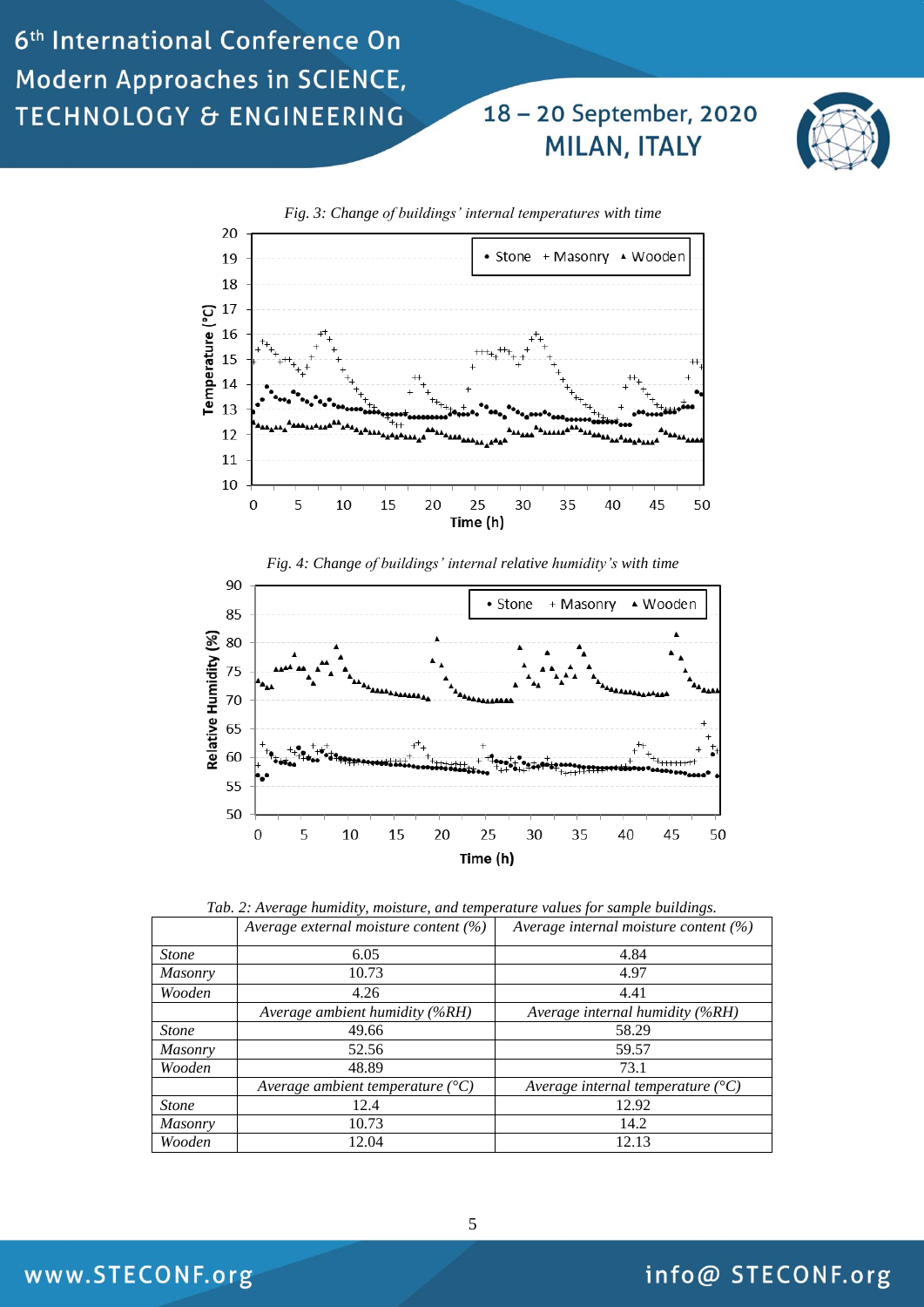18-20 September, 2020 **MILAN, ITALY** 



In addition to these measurements, the energy consumption of each building was measured on site. According to the measurement results, while the energy consumption cost per area of the wooden building is 0.10  $\epsilon$ m<sup>-2</sup>, this value is 0.1840 and 0.3872 for stone and masonry, respectively. Therefore, it can be said that wood material is more efficient and advantageous than the stone and masonry building in terms of energy consumption of the buildings in parallel with the measurements taken and the results obtained.

|                   | <b>Energy Consumption</b> |                         | <b>Total Cost of Energy</b>    |
|-------------------|---------------------------|-------------------------|--------------------------------|
| Type of Structure | $(kWhm-2)$                | Unit Price $(\epsilon)$ | $(\text{\textsterling}m^{-2})$ |
| Wooden            | 5.12                      | 0.02                    | 0.1024                         |
| <b>Stone</b>      | 9.20                      | 0.02                    | 0.1840                         |
| Masonry           | 19.36                     | 0.02                    | 0.3872                         |

*Tab. 5: Average energy consumptions for structures.*

#### **4. Conclusion**

In terms of energy efficiency and sustainability, the type of material to be selected in the buildings is very important. When considering the conditions of the building to be constructed, not choosing the appropriate material for the type of building brings many losses in terms of techno-economics. In this study, a comparative analysis of traditional building materials such as wood, masonry and stone used in historical buildings built in the mosque concept is given in terms of energy efficiency. As a result of the measurements and the values obtained, the advantageous condition of the wood material over the other two types of material is outstanding. The methodology used in this study can be tested in different types of buildings and different ambient conditions in future studies, and the different effects of conventional building materials can be examined in terms of energy efficiency.

#### **References**

[1] Arun, G. (2012). Evolution Of Timber Construction In Turkey. Archi-Cultural Translations through the Silk Road 2nd International Conference, Mukogawa Women's Univ., Nishinomiya, Japan, July 14-16.

[2] Asdrubali, F., Ferracuti, B., Lombardi, L., Guattari, C., Evangelisti, L., Grazieschi, G. (2017). A review of structural, thermo-physical, acoustical, and environmental properties of wooden materials for building applications. Building and Environment, vol.114, pp.307-332.

[3] Buchanan, A., Levine S. (1999). Wood-based building materials and atmospheric carbon emissions. *Environmental Science & Policy*, vol.2, pp.427-437.

[4] Cabeza, L. F., Barreneche, C., Miró, L., Morera, J. M., Bartolí, E., Fernández, A. I. (2013). Low carbon and low embodied energy materials in buildings: A review. *Renewable and Sustainable Energy Reviews,* vol.23, pp.536-542.